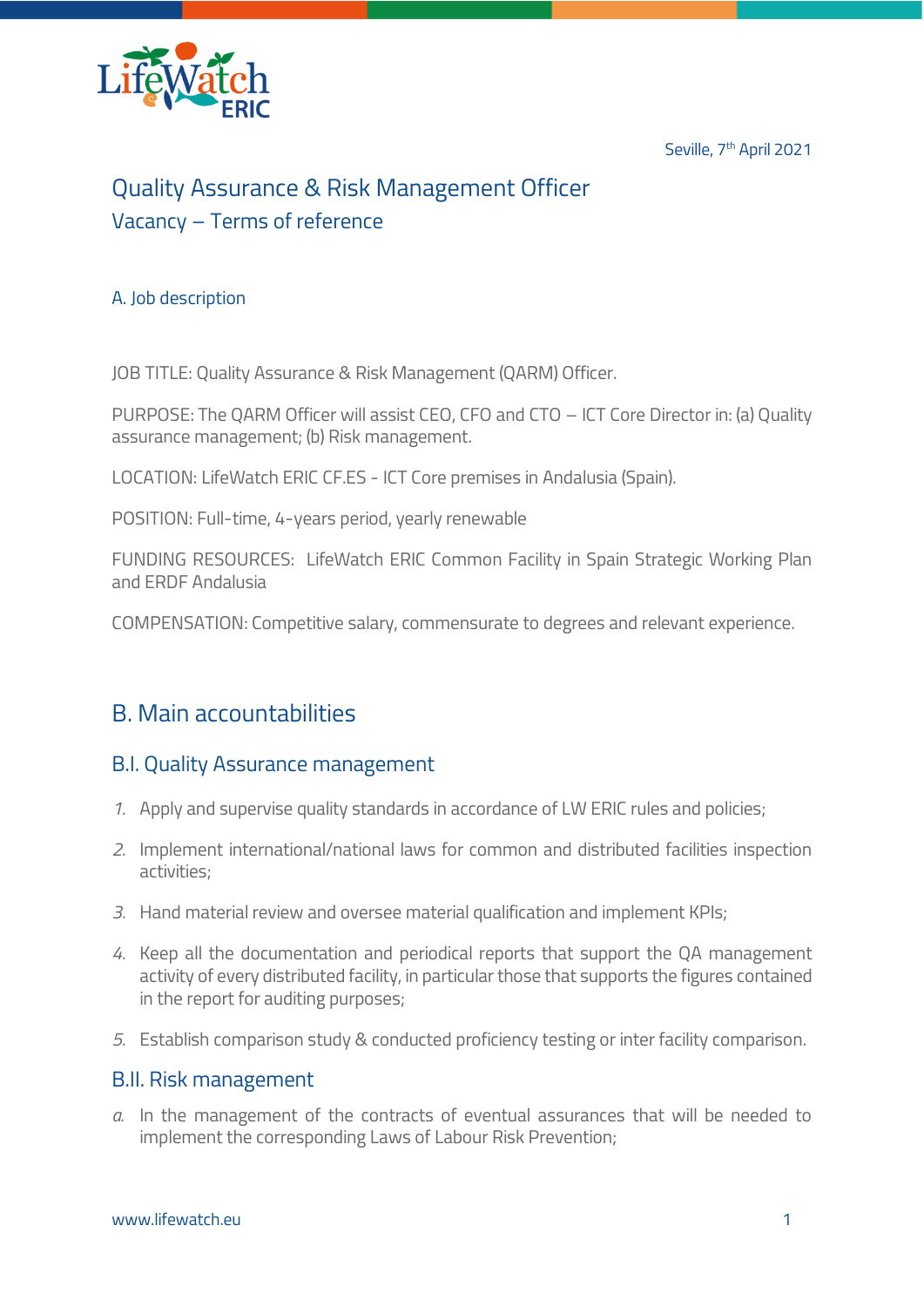

- *b.* In the implementation of the actions for Safety and Health international/national laws compliance.
- *c.* Risk identification, analysis, assessment;
- *d.* In the follow-up of the measures for risk treatment.
- *e.* Establishing processes to avoid cases of non-compliance;
- *f.* Execute corrective actions according LifeWatch ERIC rules, when needed;
- *g.* Prepare associated statements and reports.

### C. The ideal candidate should meet the following requirements:

- A university degree in Sciences/Engineering.
- A MSc degree on Environment and Green Industry is also desirable.
- **■** Minimum five-year experience in similar position.
- Accredited experience in Quality Engineering.
- Proven professional experience working for public bodies and government agencies, relevant to scientific/technological/innovation activities.
- Excellent presentation and reporting skills, fluency in writing and spoken English (C1), the working language of LifeWatch ERIC, in addition to Spanish.
- Knowledge of other European languages although not a requirement, should be taken into consideration.
- **Experience in preparing reporting on quality standards.**
- Data and organizational analysis skills for reports.
- **E** Ability to work under tight deadlines with changing priorities, availability to occasionally work beyond office hours and on weekends as required.
- **EXP** Availability to travel abroad accompanying the CEO, CFO and CTO-Director ICT Core, and other LW ERIC staffers.
- High-standard work ethics.